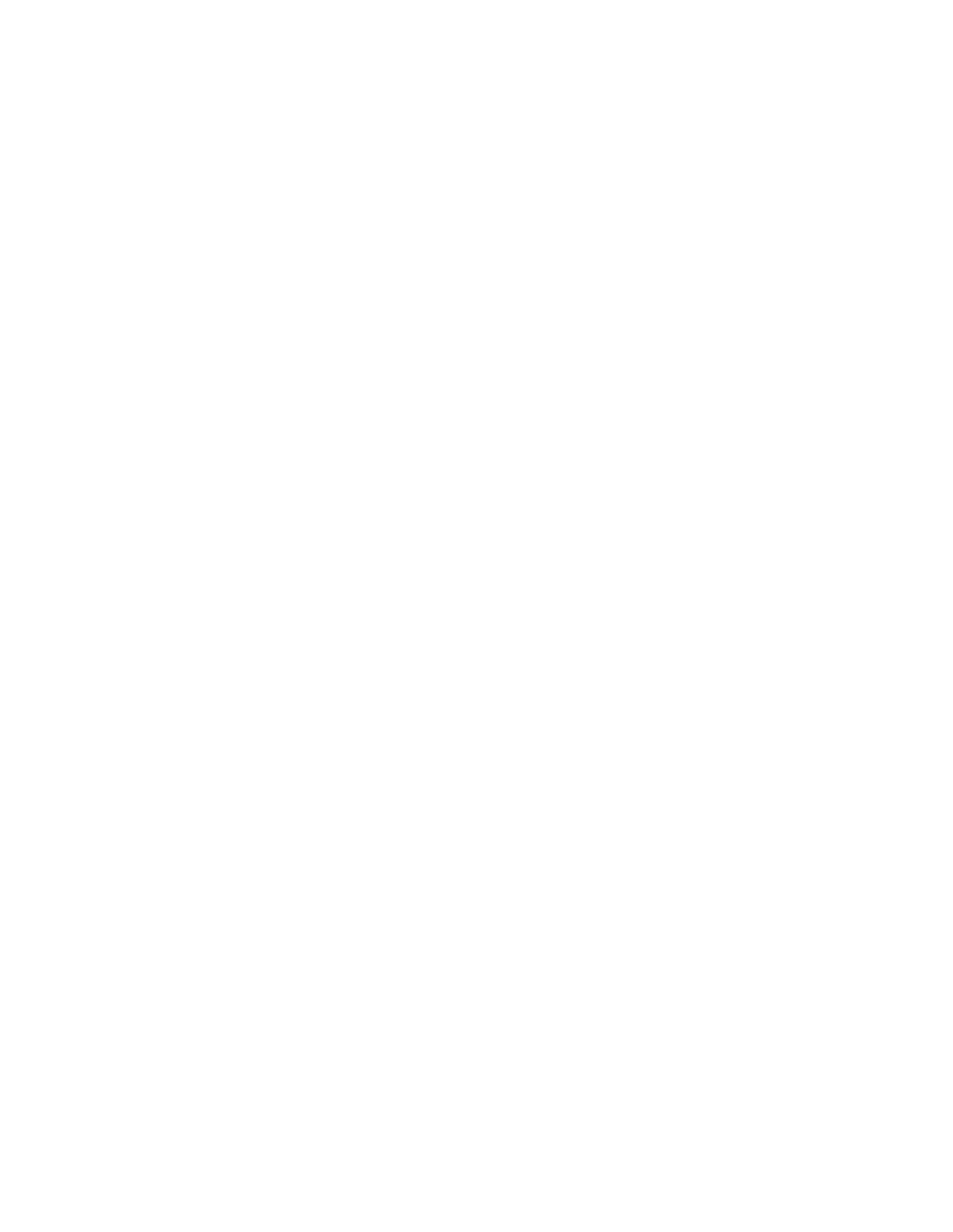## **Statement to The International Monetary and Financial Committee By Mohammed Aljadaan Minister of Finance Saudi Arabia October 14, 2021**

#### *The Global Context: Together towards a strong and inclusive recovery*

**Over the past six months, economic activity has continued to improve despite the headwinds posed by the persistent pandemic, albeit at a heterogenous pace across countries.**  Nevertheless, the disproportionate impact of the pandemic, the unequal access to vaccines, and the diminishing firepower, especially for many emerging markets and developing economies (EMDEs), continue to hinder a broad-based, inclusive, and sustainable recovery. Also, the threat of new variants of COVID-19 and uneven vaccination progress could undermine the global economic recovery and socioeconomic gains achieved thus far. Therefore, the top priorities at this critical juncture should be to:

**End the pandemic everywhere in the world, while supporting strong and inclusive recovery and safeguarding macroeconomic stability**. Until the pandemic is brought under control, our fight is far from over. To this end, the coordinated efforts of the international community across different initiatives and fora, including to ensure equal and swift access to vaccines, should be accelerated. In this context, I would like to reaffirm Saudi Arabia's firm commitment to continue its support to the global efforts to fight the health crisis and pave the way for strong and inclusive recovery. Furthermore, we should avoid a premature withdrawal of support measures, where feasible, while ensuring welltargeted policy actions.

**Continue our support to the most affected member countries.** Many low-income and fragile and conflict-affected countries entered the crisis with deep structural challenges, long-seated vulnerabilities, including high debt levels and significant development needs. Amid the daunting challenges, they have undertaken decisive and bold measures to mitigate the socioeconomic falloutof the pandemic, benefiting from development partners' support. However, as financial constraints intensify due to the protracted pandemic, the capacity for these countries to achieve their sustainable development goals, including ending poverty and hunger, fostering growth and creating jobs, especially for the disadvantaged groups, has significantly declined. Here, we should continue our collective efforts towards mobilizing additional financing, including through domestic resource mobilization and private sector solutions, and continue exploring ways to alleviate liquidity pressures. In this context, the historic general SDR allocation will play an important role in alleviating liquidity pressures at a time of crisis like no other. With the support of the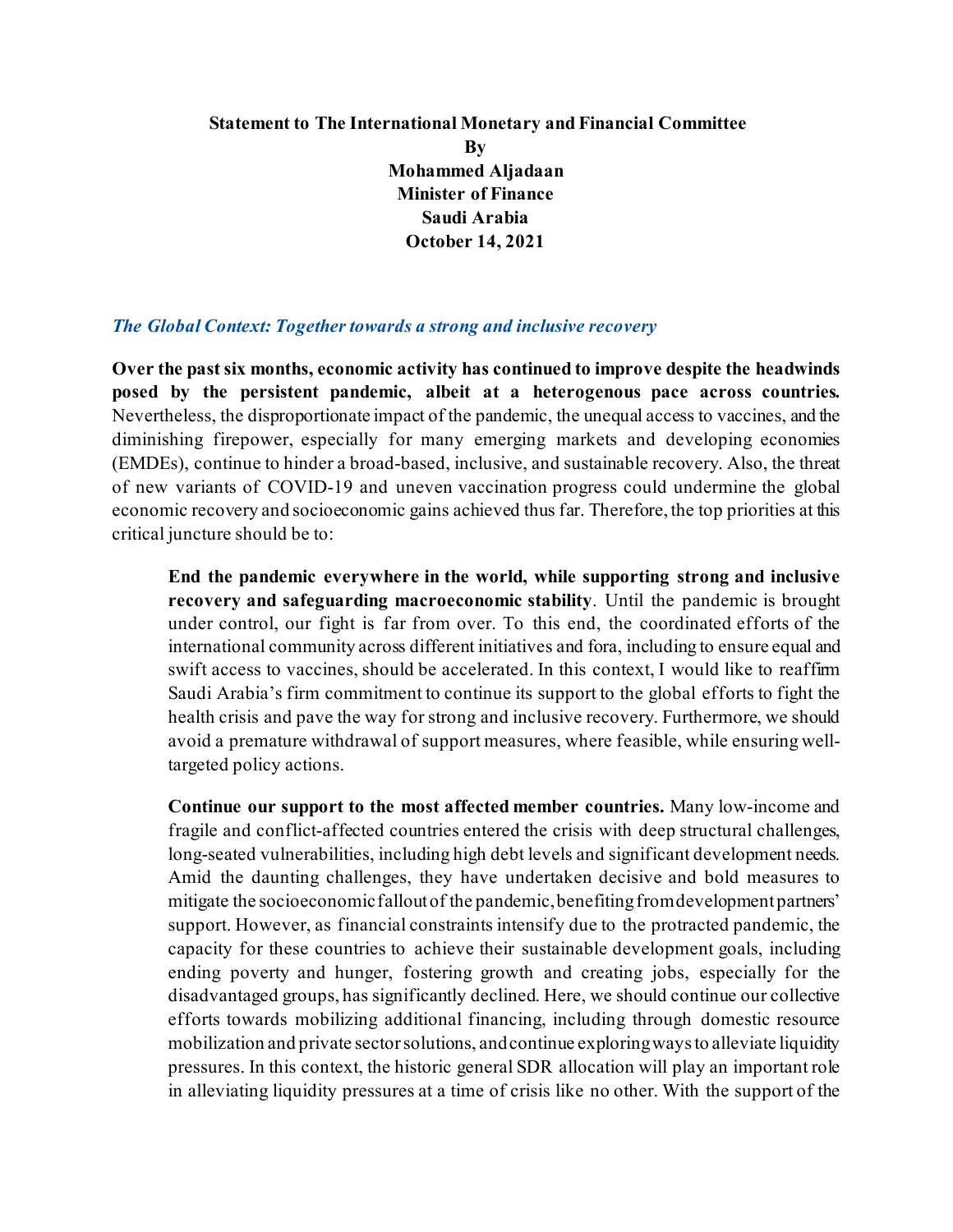IMF and WBG, the G20 Debt Service Suspension Initiative (DSSI) continues to provide breathing space for low-income countries and the G20 Common Framework is playing a critical role in addressinglonger-term debt vulnerabilities.I welcome the progress achieved thus far in the implementation of the Common Framework and look forward to further progress, building on the momentum achieved for the Creditors' Committee for Chad, which was co-chaired by Saudi Arabia and France. Here, I see an important role for the IMF and WBG in the implementation phase, including by providing timely information to creditors and enhancing their communication with eligible countries as well as the broader public. As a creditor and G20 member, Saudi Arabia remains committed to actively engage with all stakeholders to successfully advance the ongoing implementation of the Common Framework.

**The Fund's strong support has been invaluable to the membership during these challenging times.** The Fund's tailored policy advice along with capacity development and financialsupport must continue with emphasis on promoting members' policy efforts to exit the crisis safely, while keeping in view country-specific circumstances. Furthermore, as we move beyond the crisis, countries are encouraged to work closely with the Fund to develop medium-term macroeconomic frameworks, including through utilizing Fund arrangements where needed, aimed at reinvigorating structural reforms to anchor macroeconomic stability on a sound footing, address deep-seated challenges and vulnerabilities, and foster inclusive and sustainable growth.

## *Energy and Climate Policies*

**The world needs all sources of energy to meet the rising energy demand stemming from the growing economies and population and to support global development goals.** The importance of energy access and security, which is increasingly becoming more relevant today, especially with the recent developments in the energy market and the severe impact of COVID-19 pandemic on poverty and development, cannot be overemphasized. In this context, climate policies must keep their focus on tackling emissions rather than targeting the source of energy, taken into consideration nationally determined contributions. We are faced with the global challenge of climate change that cannot be addressed without effective global collaboration based on multilateral consensus. Indeed, a holistic and inclusive approach is particularly warranted to bring all stakeholders on board to address this challenge. Against this backdrop, we underscore the importance of advancing the ongoing global efforts that have culminated in the adoption of Paris Agreement.Efforts should also be accelerated to capitalize on new technologies that can repurpose GHG emissions and turn them into high-value products. In this context, fostering large-scale investments in Carbon Capture, Use and Storage (CCUS) systems within the Circular Carbon Economy (CCE) framework would be a key enabler to mitigate emissions while reliably meeting energy needs. In addition, we emphasize that effective implementation by developed countries of their commitments related to climate finance and transfer of climate technology particularly to developing countries will be critical for adaptation and mitigation efforts. Efforts should also be stepped up in the area of climate adaptation to help vulnerable countries build resilience against future shocks.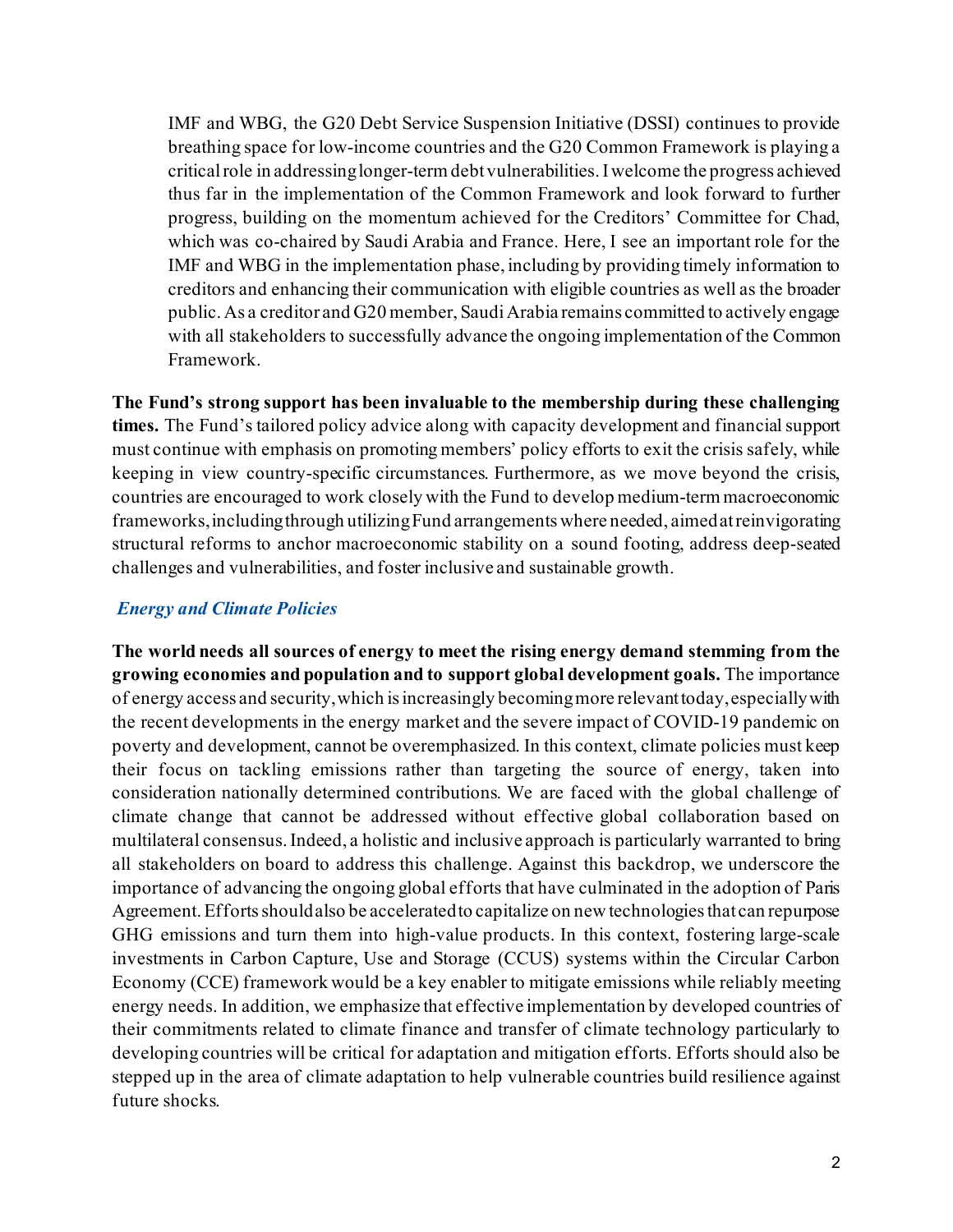**We envisage the role of the Fund as complementing global efforts while keeping its focus on achieving durable and synchronous post-pandemic recovery.**The Fund's climate strategy must take into account the increasing risk of energy poverty, and must be all-inclusive, comprehensive, and sustainable, based on multilateral consensus. Here, we caution against contentious and standalone policy tools such as International Carbon Price Floor (ICPF) and Border Carbon Adjustment(BCA), which are not in line with the basic principles of Paris agreement. On the same note, the Fund's close coordination with other international entities, including the WB and UNFCCC, is essential to ensure complementarity and avoid duplication.

### *Saudi Arabia: Developments and Priorities*

**Saudi Arabia's economy has continued to demonstrate resilience against the extraordinary challenges posed by the pandemic, thanks to the carefully calibrated policy actions and continued reform progress under the Kingdom's Vision 2030.** While we welcome the recent upward revision in Saudi Arabia's growth projections in line with robust private sector performance, we will continue fighting the negative fallout of the pandemic and advancing our reform agenda while striking the right balance between supporting the recovery and ensuring macroeconomic stability. In particular, the Kingdom is progressing vigorously with its plan to vaccinate at least 70 percent of its population before the end of this year.To date, more than 54% of the Kingdom's population has been fully vaccinated with over 43 million doses administered free of cost, and the number of daily new COVID-19 cases have dropped sharply. At the same time, we remain vigilant in carefully assessing the pandemic evolution to continue protecting lives and livelihoods.

**We will continue to build on the previous achievements and further advance reforms.** In particular, we are continuing our efforts to diversify the economy, enhance the role of the private sector, support SMEs, improve the business climate, and open new horizons for domestic and foreign investment. The financial sector is growing and continues to be well-regulated and supervised. Also, Saudi banks are well-capitalized and liquid and have played a critical role during the pandemic by extending credit to the real economy. The strong and comprehensive government support to digital transformation and infrastructure have created competitive advantages, which will help in harnessing the potential of fintech, robotics, artificial intelligence, and wireless production models, as the Kingdom pushes for smarter cities and infrastructure.

**The Kingdom remains firm on its commitment to address climate change challenges at the national, regional, and international levels.** The National Environmental Strategy aims at producing 50% of the Kingdom's energy needs by 2030 using renewable sources, while attracting domestic and foreign private investors to achieve these goals. At the regional level, Saudi Arabia is convening the Saudi Green Initiative (SGI) and the Middle East Green Initiative (MGI) Summit on October 23-25, 2021 to combat climate change and strengthen its regional role in overcoming the pressing environmental challenges. These initiatives aim to collectively plant 50 billion trees as well as to propel the region towards achieving more than 10% of global emission reduction targets by increasing reliance on clean energy and protecting the environment. At the global level,